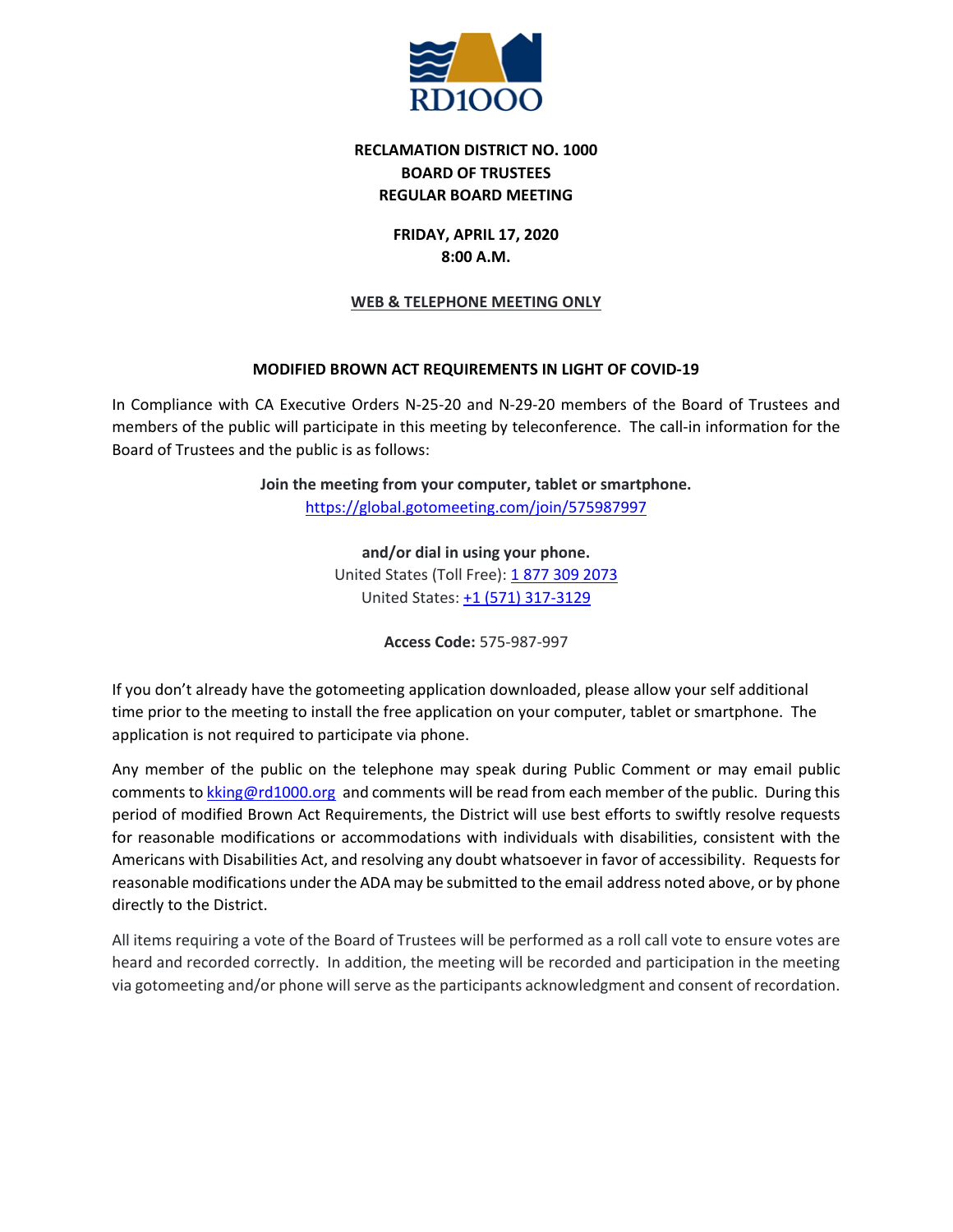#### **AGENDA**

#### **1. PRELIMINARY**

- 1.1. Call Meeting to Order
- 1.2. Roll Call
- 1.3. Approval of Agenda
- 1.4. Pledge of Allegiance
- 1.5. Conflict of Interest *(Any Agenda items that might be a conflict of interest to any Trustee should be identified at this time by the Trustee involved)*

## **2. PRESENTATIONS**

## 2.1. No Scheduled Presentations

## **3. PUBLIC COMMENT (NON-AGENDA ITEMS)**

*Any person desiring to speak on a matter which is not scheduled on this agenda may do so under the Public Comments section. Speaker times are limited to three (3) minutes per person on any matter within RD 1000's jurisdiction, not on the Agenda.*

*Public comments on agenda or non-agenda items during the Board of Trustees meeting are for the purpose of informing the Board to assist Trustees in making decisions. Please address your comments to the President of the Board. The Board President will request responses from staff, if appropriate. Please be aware the California Government Code prohibits the Board from taking any immediate action on an item which does not appear on the agenda unless the item meets stringent statutory requirements (see California Government Code Section 54954.2 (a)).*

*Public comments during Board meetings are not for question and answers. Should you have questions, please do not ask them as part of your public comments to the Board. Answers will not be provided during Board meetings. Please present your questions to any member of RD 1000 staff via e-mail, telephone, letter, or in-person at a time other than during a Board meeting.*

#### **4. INFORMATIONAL ITEMS**

4.1. GENERAL MANAGER'S REPORT: Update on activities since the March 2020 Board Meeting.

- 4.2. SUPERINTENDENT'S REPORT: Update on activities since the March 2020 Board Meeting.
- 4.3. DISTRICT COUNSEL'S REPORT: Update on activities since the March 2020 Board Meeting.

#### **5. CONSENT CALENDAR**

*The Board considers all Consent Calendar items to be routine and will adopt them in one motion. There will be no discussion on these items before the Board votes on the motion, unless Trustees, staff or the public request specific items be discussed and/or removed from the Consent Calendar.*

5.1. APPROVAL OF MINUTES: Approval of Minutes from March 13, 2020 Regular Board Meeting.

#### 5.2. TREASURER'S REPORT: Approve Treasurer's Report for March 2020.